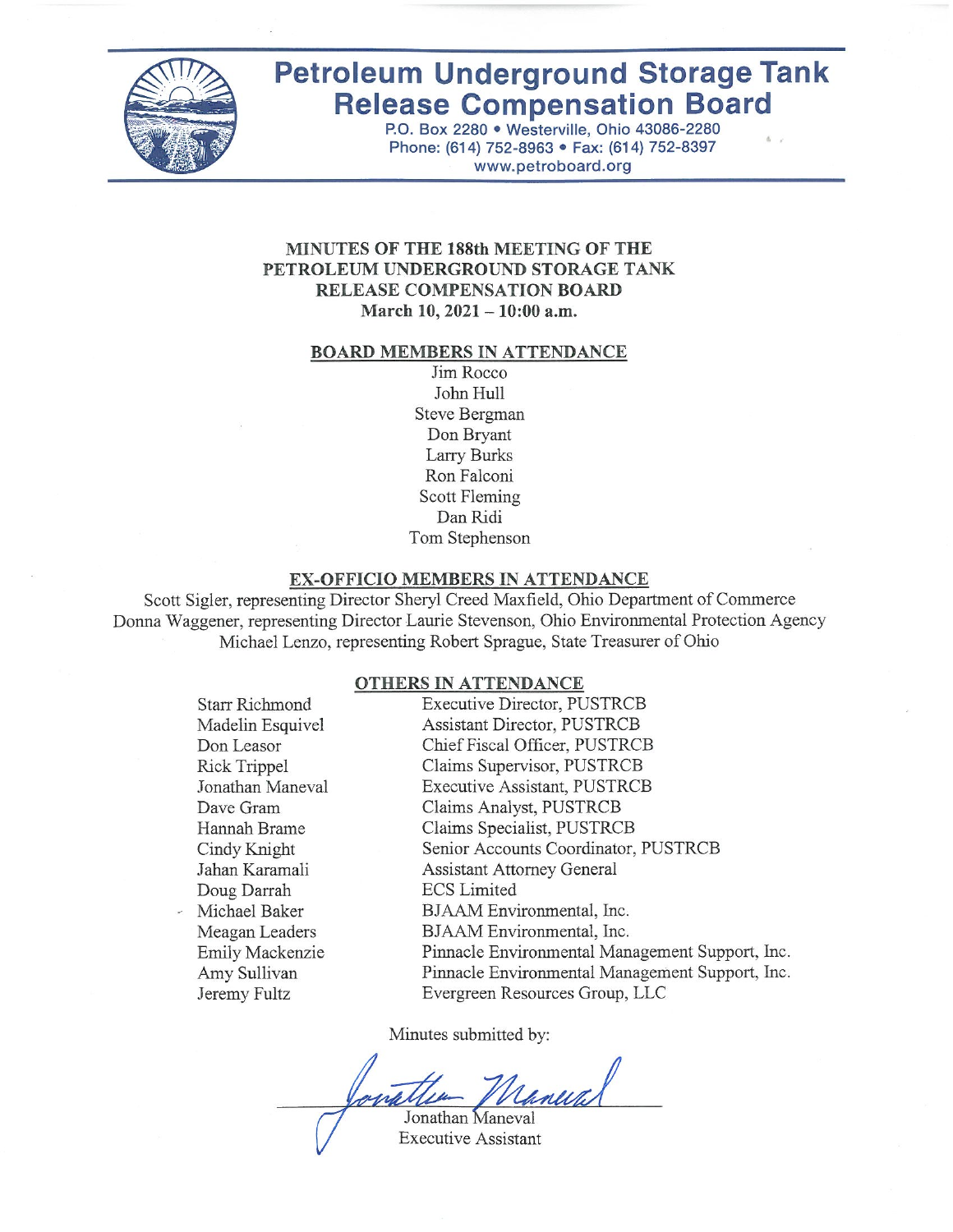# Call to Order:

Chairman Rocco convened the one hundred eighty-eighth meeting of the Petroleum Underground Storage Tank Release Compensation Board on Wednesday, March 10, 2021. Acting under the authority of Section 12 of Amended Substitute House Bill Number 404, effective November 22, 2020, the public meeting was conducted via a ZOOM audio/visual conference call.

The following members were in attendance: Jim Rocco; Steve Bergman; Don Bryant; Larry Burks; Mayor Ron Falconi; Scott Fleming; John Hull; Dan Ridi; Tom Stephenson; Scott Sigler, representing Director Sheryl Creed Maxfield, Ohio Department of Commerce; Donna Waggener, representing Director Laurie Stevenson, Ohio Environmental Protection Agency; and Michael Lenzo, representing Robert Sprague, State Treasurer of Ohio.

Chairman Rocco welcomed newly appointed Board members, Larry Burks and Dan Ridi, who were appointed by Governor DeWine as representatives of petroleum underground storage tank (UST) owners and retail petroleum dealers, respectively. Mr. Burks briefly introduced himself discussing his education in environmental studies and his role as Township Administrator of West Chester Township. Mr. Ridi introduced himself stating he serves as president and CEO of S and G Stores, which operates convenience stores throughout Ohio. The Chairman then welcomed Scott Sigler, Interim Bureau Chief, who was appointed as designee for the Director of the Department of Commerce. The Board's Assistant Attorney General, Jahan Karamali, briefly introduced herself discussing her role as legal counsel to the Board.

## Minutes:

Chairman Rocco asked if there were any comments or questions regarding the minutes from the January 13, 2021 Board meeting and there were none. Mayor Falconi moved to approve the minutes and Mr. Fleming seconded. A vote was taken and Ms. Waggener and Messrs. Hull, Bergman, Bryant, Falconi, Fleming, Stephenson, Lenzo, and Rocco were in favor. Messrs. Burks, Ridi, and Sigler abstained. The minutes were approved as presented.

## BUSTR Report:

Chairman Rocco called upon Scott Sigler, Interim Bureau Chief, to present the Bureau of Underground Storage Tank Regulations' (BUSTR) report.

Mr. Sigler stated that the agency is about 30 years old and is experiencing a lot of retirements. He noted that former Bureau Chief, Verne Ord, retired in the previous week and a corrective actions supervisor, Kelly Gill, is planning to retire in May or June. He said the hiring freeze was lifted for certain positions and both positions should be filled quickly through the Department of Commerce. He noted that one inspector position has been vacant and on hold since April 2020. He said the position should be posted within the next few weeks bringing the inspection staff back to full capacity. He noted that a few other inspectors have about 30 years of state service and it is possible they retire in the next few months. He said training new employees may provide an opportunity for refresher training for staff that have been with the agency for many years and it could be a good time to make sure everyone is on the same page to ensure things are being done consistently.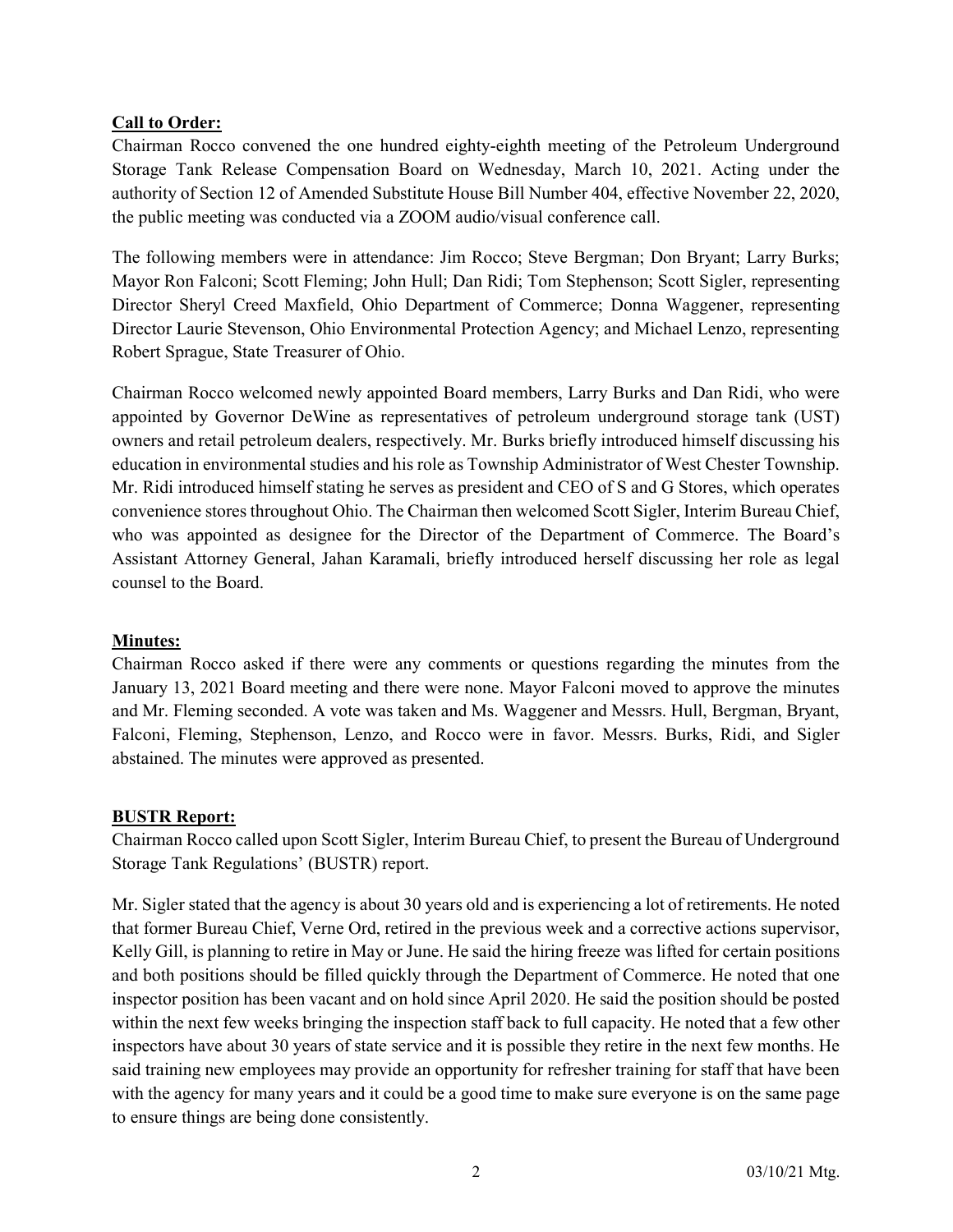Mr. Sigler said between October 1, 2020 and the end of February 2021, a total of 189 no further action (NFA) status letters had been issued, which is on pace to meet the federal goals. He said the number of NFAs issued is up about 30 in comparison to the previous year, which indicates a slight increase in the corrective action work and closure work proceeding in the state.

Mr. Sigler reported for the week ending February 27, 2021, there were 53 new inspections performed. He noted this was a pretty good number considering they are down one inspector. He said the inspections are slowly getting back to normal but they are not being done exactly like they were a year or 14 months ago. He said they are doing preplanning of their inspections with the inspectors calling ahead to make sure documentation and paperwork is available.

Chairman Rocco said in the first three-year inspection cycle, the number of compliance issues found was fairly high. He asked if inspectors are still seeing compliance issues in the current inspection cycle or if things are improving. Mr. Sigler said his understanding is that things are getting better as inspectors go out and speak to the owners educating them about the requirements. He noted that Ohio was one of the few states using the new metrics for the six-month federal reporting done at the end of September or beginning of October, and there was an increase in compliance percentages. He said he would follow up with Steven Krichbaum and provide information about what the trend is for the Board's next meeting.

Mr. Fleming said draft E15 regulations were recently proposed and asked if the state was doing anything concerning E15 and if the Bureau had any thoughts about the draft revisions. Mr. Sigler said BUSTR's draft memo [concerning equipment compatibility with higher blends of ethanol] is on hold in order to see what happens with the proposed federal legislation. He noted that the Bureau is in communication with the Association of States and Territorial Solid Waste Management Officials, which is gathering comments from across the nation to be compiled and provided as a collective group. He noted that comments on the proposed legislation can be made individually and he believed the deadline for the submittal of comments to be at the end of March.

Chairman Rocco explained that the U.S. Environmental Protection Agency proposed rules in the previous month that would limit the requirements for demonstrating compatibility with E15 and with other alternative fuels for secondarily contained tank systems as well as for tanks installed after a certain date. He said there is also a proposal that all new UST systems be compatible with 100% ethanol so that, in theory, any volume of ethanol can be put in fuels. He commented that the proposal is somewhat controversial and pointed out that it was proposed under the previous administration and is now being evaluated under the current administration. He said, at this point, demonstration of fuel compatibility is still required under the current regulations.

## Financial Reports:

Chairman Rocco called upon Don Leasor, Chief Fiscal Officer, to present the financial reports.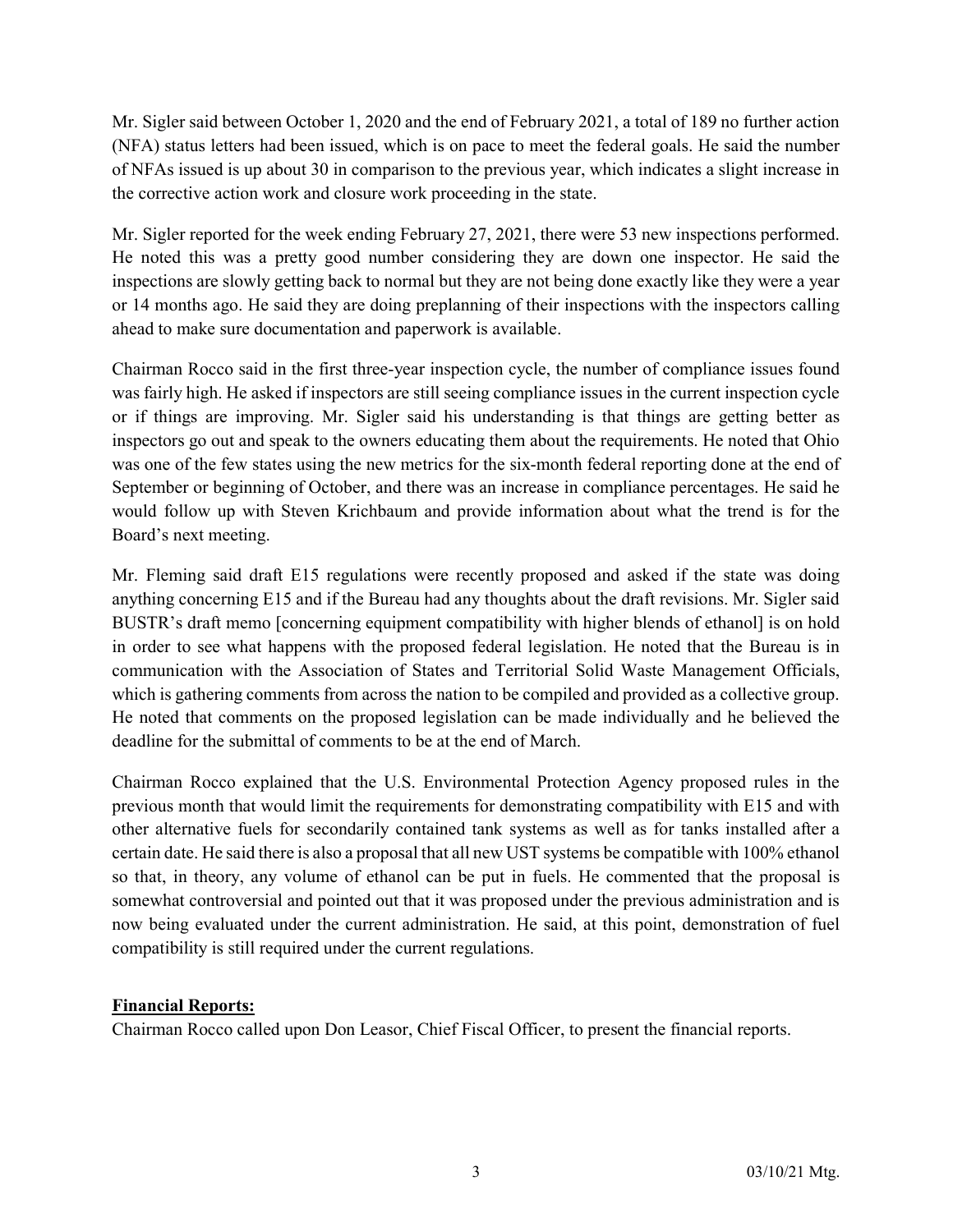## Audit Update

Mr. Leasor stated that the Auditor of State completed its review of the audit reports and financial statements for fiscal year 2020. He said the audit was released to the public on February 23, 2021, and it is available on the Board's webpage under the Financial Info tab.

## December and January Financials

Mr. Leasor said the December and January financials were emailed to each member.

Mr. Leasor reported, as of March 9, 2021, the unobligated account balance is \$21.3 million. He said this amount includes \$6.3 million in STAR Ohio (State Treasury Asset Reserve of Ohio) and the custodial account, and \$15 million invested in U.S. treasuries and U.S. agency callable bonds. He said the obligated account balance for the payment of claims is \$4.57 million.

Mr. Leasor reported that tank fee revenue collected through January 31, 2021, net of refunds paid, exceeds the budgeted revenue amount by 3.8%. He explained that tank fee revenue is generated from annual assurance fees for the current and prior years, late payment fees, and transfer fees. He said these revenues are offset by refunds paid to tank owners for fees received that were not due. He mentioned that more refunds are anticipated to be issued in the remaining months of this fiscal year. He noted that annual assurance fees are \$350 per tank for the standard deductible of \$55,000; owners of six or fewer USTs may elect to pay \$550 per tank for the reduced deductible of \$11,000. He said the fiscal year 2021 tank fee revenue budget was based on the assumption of fees being received for 20,220 USTs and 27% of those USTs being paid at the reduced deductible. He said information on refunds and fee collections would be presented as part of the compliance and fee assessment report.

Mr. Leasor stated that interest income is at 42.15% of the amount budgeted. He explained that interest income is generated from funds in STAR Ohio along with interest earned on U.S. treasuries and U.S. agency callable bonds held by the Board. He said the unrealized loss of \$56,000 recorded on the investments reflects the decrease in market value of the U.S. treasuries and U.S. agency callable bonds. He explained that if the investments are held until maturity as intended, the full par value of the investments will be received upon maturity.

Mr. Leasor reported that the claims expense for the month of January was \$739,000 and as of March 8, 2021, a total of \$8.44 million had been paid for claims for fiscal year 2021. He noted this amount represents 64.9% of the \$13 million obligated for the fiscal year. He commented that in December 2019 the Board settled a lawsuit in which it agreed to pay \$12.6 million to resolve \$26 million in pending open claims as well as all future costs related to petroleum releases known as of the date of the execution of the agreement. He explained that the \$12.6 million is being paid over a period of four fiscal years and the second of the four payments is included in the claims expense.

Mr. Leasor stated that, as of January 31, 2021, expenses should be 58.3% of the amount budgeted for the fiscal year. He reported that operating expenses for the month of January were approximately \$169,000. He explained that temporary services expenses are for temporary employees used for special projects to fill short-term vacancies. He said at the beginning of the fiscal year, a temporary employee was used for a brief period to fill a vacancy and it is anticipated that a temporary employee will be used in a document management project when the staff are able to work in the office full time.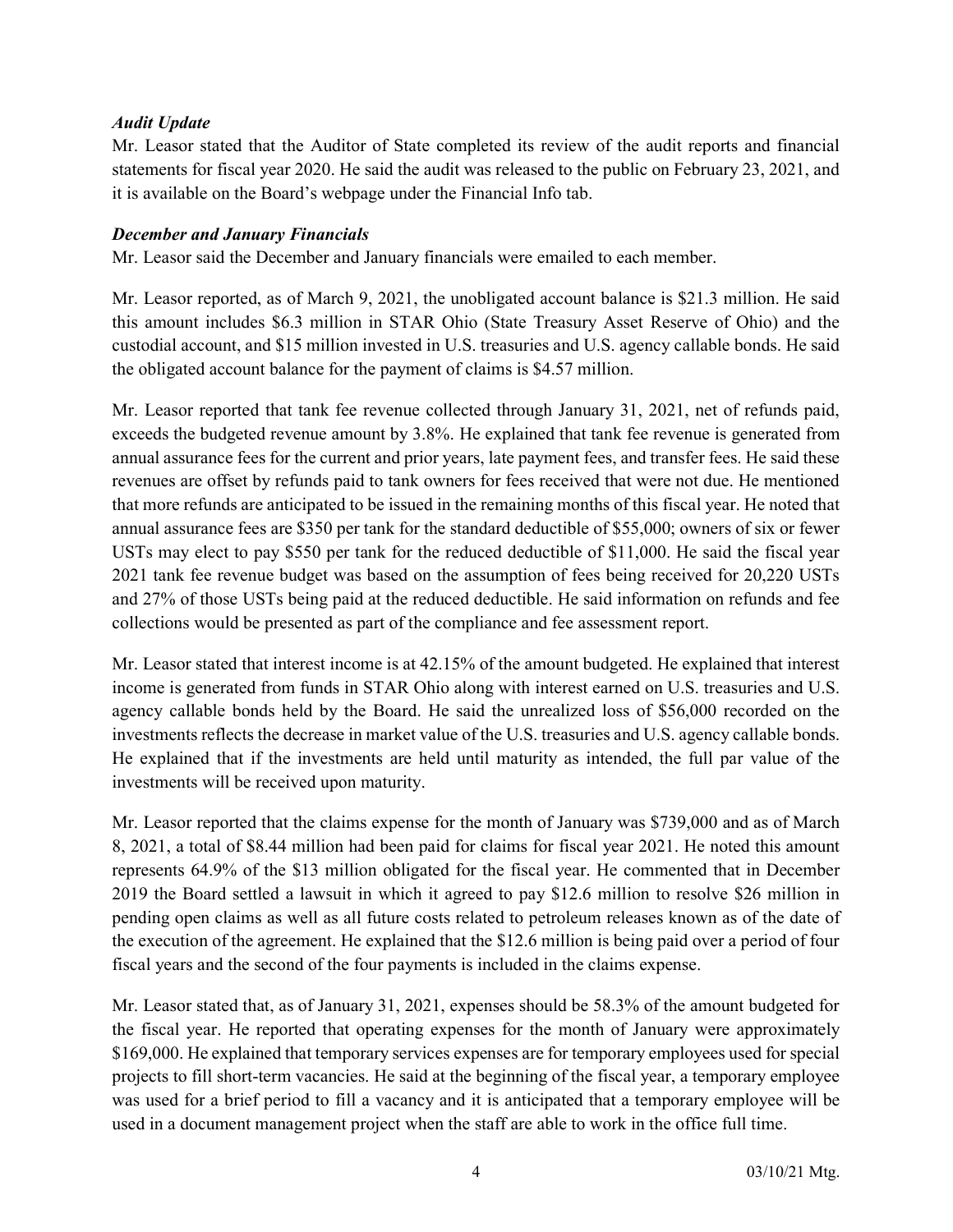Mr. Leasor explained that legal and professional expenses include the cost for the services of the Assistant Attorney General; the annual audit; a hearing officer; Attorney General and Special Counsel fees related to the collection of delinquent accounts; database maintenance services; a service contract for the scanners; the actuary services for the annual estimate of unpaid claim liability; and other miscellaneous professional services. He noted that no travel or employee expenses are anticipated this fiscal year due to COVID-19. He said as of January 31, 2021, telephone expenses were 60.3% of the amount budgeted. He explained that these expenses included internet access, VoIP service, a cell phone, renewal of the web address registration, and a staff messaging subscription. He said postage expenses were 73.1% of the amount budgeted. He said this was due to postage fees for the final quarter of fiscal year 2020 being paid in August of fiscal year 2021. He said these charges include fees for the annual fee statement mailing, which is sent by certified mail as required by statute. He said, with the exception of telephone and postage expenses, the other expenses are at or below where they should be at this time in the fiscal year.

Mr. Leasor reported that in February 2021, a total of \$7,570 in expenditures incurred between March 1 and November 30, 2020, related to the COVID-19 pandemic were reimbursed to the Board from the Coronavirus Relief Fund. He said the reimbursement was for expenses to improve teleworking capabilities for the Board's staff; equipment and software to enable the Board to have remote meetings; and operational public health and safety expenses necessary for the office to maintain safety protocols.

#### Compliance and Fee Assessment Report:

Chairman Rocco called on Madelin Esquivel, Assistant Director, to present the compliance and fee assessment report.

Ms. Esquivel reported that, as of February 28, 2021, the amount of pending refunds totals \$1,481,006. She explained that these refunds are the result of fees paid for exempt, non-existent, and removed tanks as well as for other overpayments. She said one staff member is dedicated to managing the refund process, reconciling accounts, and processing refunds. She noted that other staff support the process by entering and processing refunds throughout the year. She reported that, as of February 28, 2021, refunds totaling \$64,291 had been paid to 42 owners in program year 2020. Ms. Esquivel stated that as accounts are reconciled and outstanding fees are identified, any refund is applied first to outstanding fees and the remainder, if any, is refunded. She pointed out, as indicated in the Collections section of the report, a total of \$13,850 of the pending refunds was used to offset outstanding fees. She noted that the refunds paid and the credits applied to outstanding fees total \$78,141 for the program year.

Ms. Esquivel stated that part of the refund process involves the staff reaching out to tank owners and former tank owners in order to obtain information needed for the refund to be issued. She said the first letter is sent by certified mail and provides 60 days for the information requested to be provided. She said if no response is received, a second letter is issued by first-class mail and provides 30 days for the owner respond. She reported that eight owners have been issued the first request for more information for refunds totaling \$32,520. She said 34 owners have been issued the second letter after the Board received no response to the first request. She noted the refunds for these 34 owners total \$60,745 and explained that the refunds for which there has been no response to the second request for more information are not included in the \$1.5 million of pending refunds.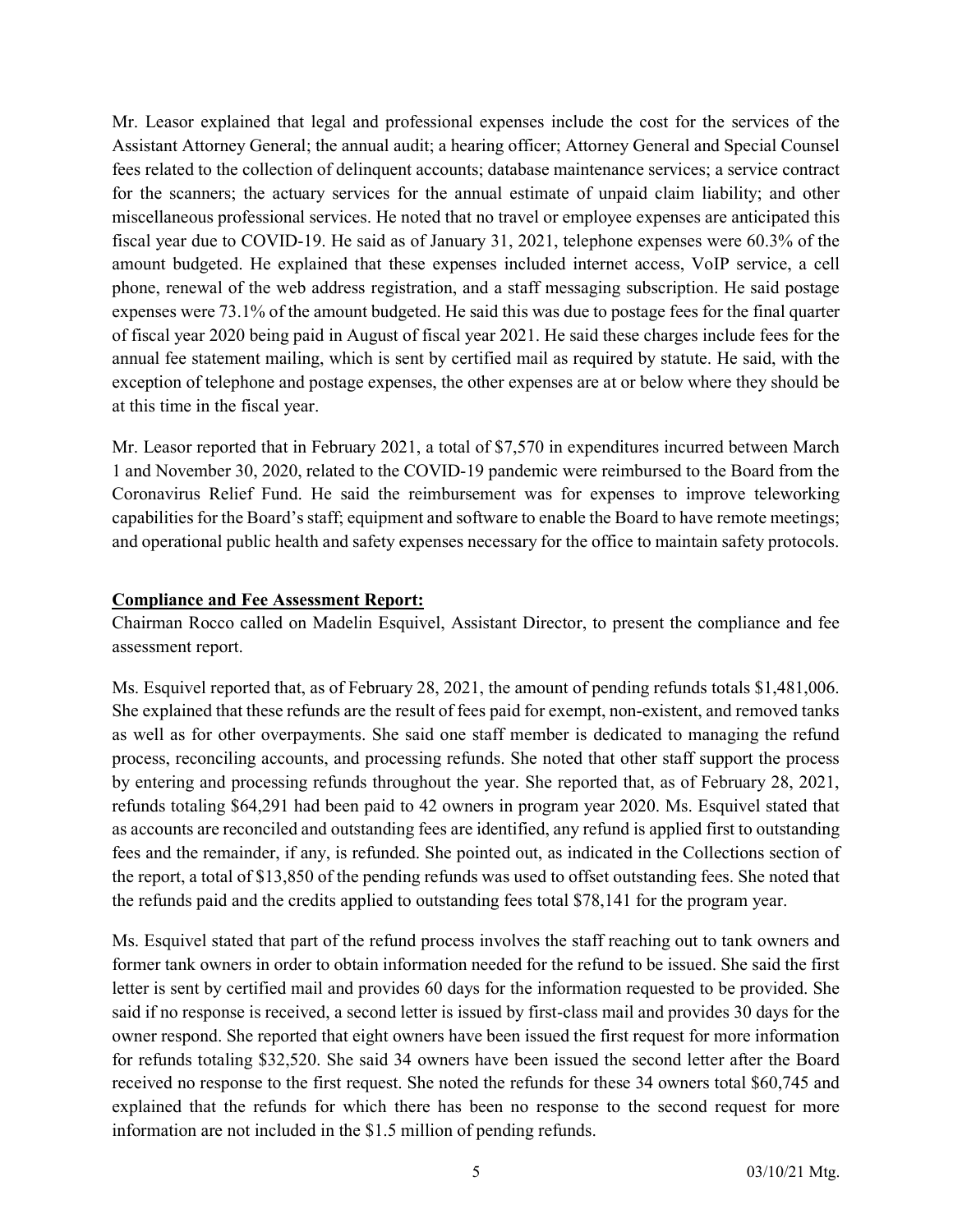Ms. Esquivel stated that uncashed checks that have stale dated are considered unclaimed monies. She said currently there are 25 owners with uncashed checks totaling \$41,458. She said, in accordance with state statute, these monies are held in an unclaimed monies trust account for five years and after five years, the monies are transferred to the Fund's unobligated account.

Ms. Esquivel explained that annual fees are assessed to tank owners in late April of each year. In addition, fees are assessed as tanks are purchased or installed throughout the year. She said when payment is not submitted, a Notification of Non-compliance is issued, which provides notification of the non-payment and instructs the owner to make payment within 30 days to avoid the assessment of late fees. She said, if after 30 days, the payment is still not received, an Order Pursuant to Law is issued, which assesses late payment fees at \$100 per tank, per month for a maximum of \$1,000 per tank. She noted that the order can be appealed. She said unpaid delinquent accounts are certified to the Attorney General's Collections Enforcement Section for collection. She commented that the Attorney General's office aggressively pursues the party responsible for payment of the tank and late fee charges. She noted that collection costs are assessed to the responsible person and that collection fees start at 10% and can increase to 50% as collection efforts escalate.

Ms. Esquivel reported that, as of the date of the report, February 28, 2021, no accounts had been certified for collection for program year 2020. However, on March 8, 2021, delinquent fees for 27 owners totaling \$93,424 were certified to the Attorney General's Office. She noted that these totals will be reflected in the report at the next meeting.

Ms. Esquivel briefly explained the process for the issuance of Certificates of Coverage. She said when the criteria for the issuance of the Certificate are not met, a Notice of Pending Denial is issued, which outlines the deficiencies and provides instructions on how to obtain a Certificate. She noted that, as of the meeting date, a total of 185 Notices of Pending Denial had been issued. She commented that 146 owners had responded and resolved the deficiencies. She said 39 remain unresolved. Ms. Esquivel stated when no response is received, a Determination to Deny a Certificate of Coverage is issued. She said as of March 1, 2021, there were 43 Determinations to Deny a Certificate of Coverage issued. She noted that 30 determinations remain unresolved and 13 had been resolved.

Ms. Esquivel provided an overview of the Ability to Pay program, which allows former tank owners experiencing financial difficulty to apply for and receive a determination of their ability to pay delinquent fees through the submission of financial information. She stated that no Ability to Pay Applications were pending review. She said since the inception of the program, 18 Ability to Pay Applications had been approved for a full or partial waiver of fees.

Ms. Esquivel reported that a total of 2,819 Certificates of Coverage had been issued thus far for program year 2020. She said there were 215 Applications for Certificates of Coverage currently in process.

# Claims Reports:

Chairman Rocco called on Rick Trippel, Claims Supervisor, to present the claims reports.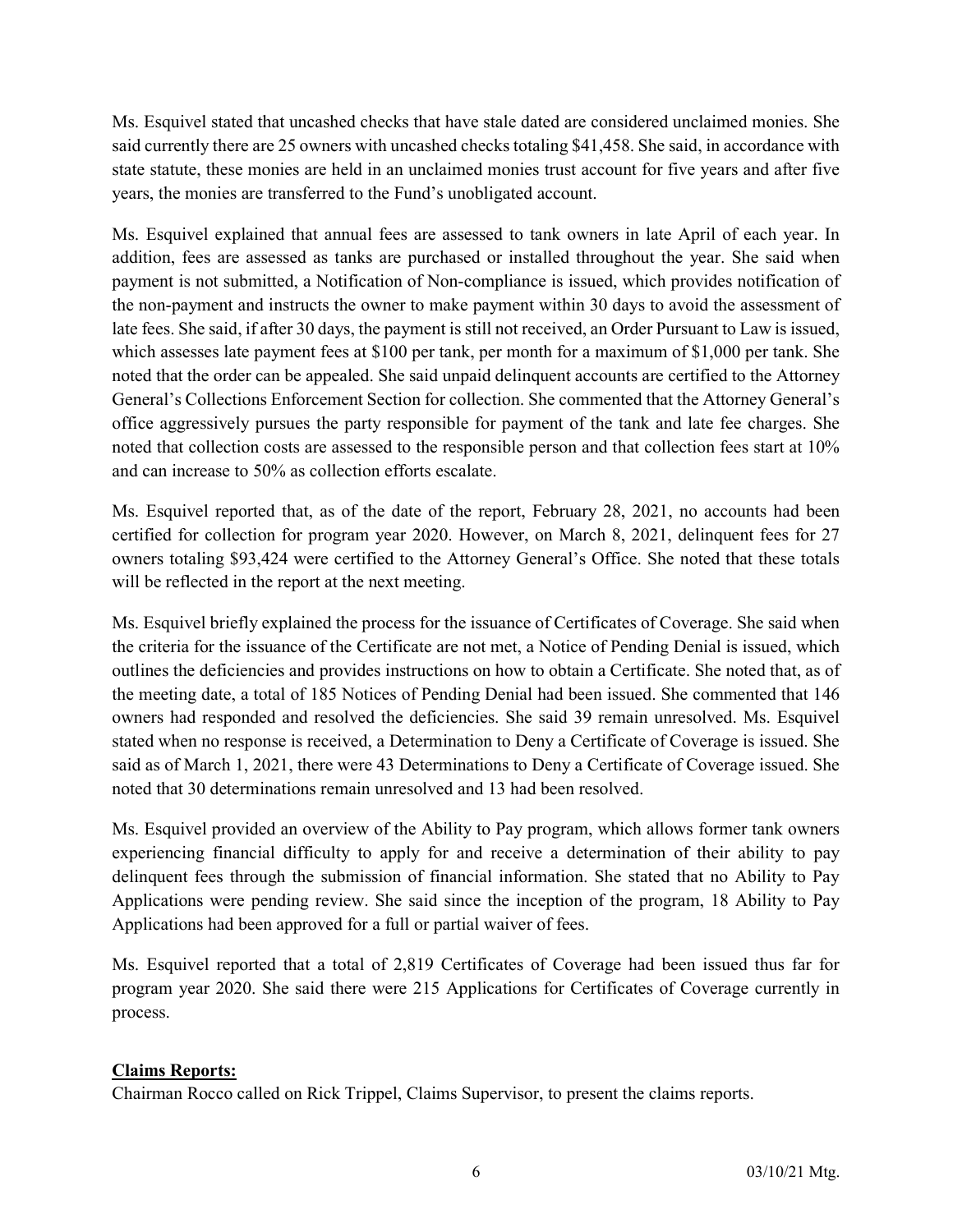Mr. Trippel said for the benefit of the new members he would briefly explain the claims process. He said the first step in the reimbursement process is the submission and review of an eligibility application for a release. He said if eligibility is granted, the second step involves the review and settlement of claim applications. He noted that typically corrective action costs are submitted in a number of claims as the costs are incurred, often over a number of years until BUSTR grants NFA status for the release. He noted that both eligibility and claim determinations can be appealed. He commented that the appeal process generally involves the staff reviewing additional pertinent information and attempting to resolve all issues without a hearing. However, an administrative hearing can be held if necessary. He noted that some corrective action work requires cost pre-approval requests to be submitted and some are voluntarily submitted. The owner or operator will submit estimated costs to perform proposed work for review prior to incurring the cost. He commented when cost pre-approval is not sought as required, the most that could reimbursed is 50% of the cost incurred.

Mr. Trippel then directed members to the claims statistics portion of the Claims Report. He reported that, as of March 1, 2021, the total maximum liability of in-house open claims is just over \$10 million. He said using the claim payout ratio of 77.1%, which is the average ratio of the past five years, the actual anticipated claim liability of unpaid in-house claims is about \$7.7 million.

Mr. Trippel reported that, as of March 1, 2021, a total of 505 claims with a total face value above the deductible amount were pending review. He stated that a total of 32 claim settlement determinations were under appeal, as of March 1, 2021. He explained that these appeals pertain to only 11 release sites, since 24 appeals are of settlement determinations for releases at three sites and only eight appeals are of individual claim settlement determinations pertaining to separate releases. He noted that the staff is waiting for information to support the appeals to be provided for 21 of the appealed determinations; a hearing is scheduled for six appeals related to one release site; additional information provided is under review for four appeals; and a settlement agreement is being executed for one appeal. He noted that the staff is currently reviewing claims received prior to December 2020.

Mr. Trippel stated that, as of March 1, 2021, a total of 365 claims were received and a total of 438 claims were settled or closed. He noted that 26 of the closed claims were for sites with an NFA and the total face value was below the deductible amount. He stated that the average payout per claim application was \$11,855 and the average claim payout was 76.6% of the net claim value (face value – deductible). He said on average 19.5% of the claim face value was disallowed.

Mr. Trippel reported for the 2020 program year, a total of 54 eligibility applications were received and 39 eligibility determinations were issued. He said of these eligibility determinations, 30 were approved and nine were denied. He said, of the denied applications, two were denied for no release being demonstrated, one was denied for no valid Certificate of Coverage, one was denied for out-ofcompliance USTs, and the other five were denied for no corrective action work being required by BUSTR. He said as of March 1, 2021, a total of 114 eligibility applications were open. He noted that 14 applications were unreviewable until the necessary reports are received and more information has been requested for two of the applications. He noted that, as of March 1, 2021, eight eligibility determinations are under appeal. He said additional information is expected for three appeals, information for two appeals has been received and is under review, a hearing is scheduled for one appeal, and two of the eight appeals were recently withdrawn. He commented that since March 1, 2021,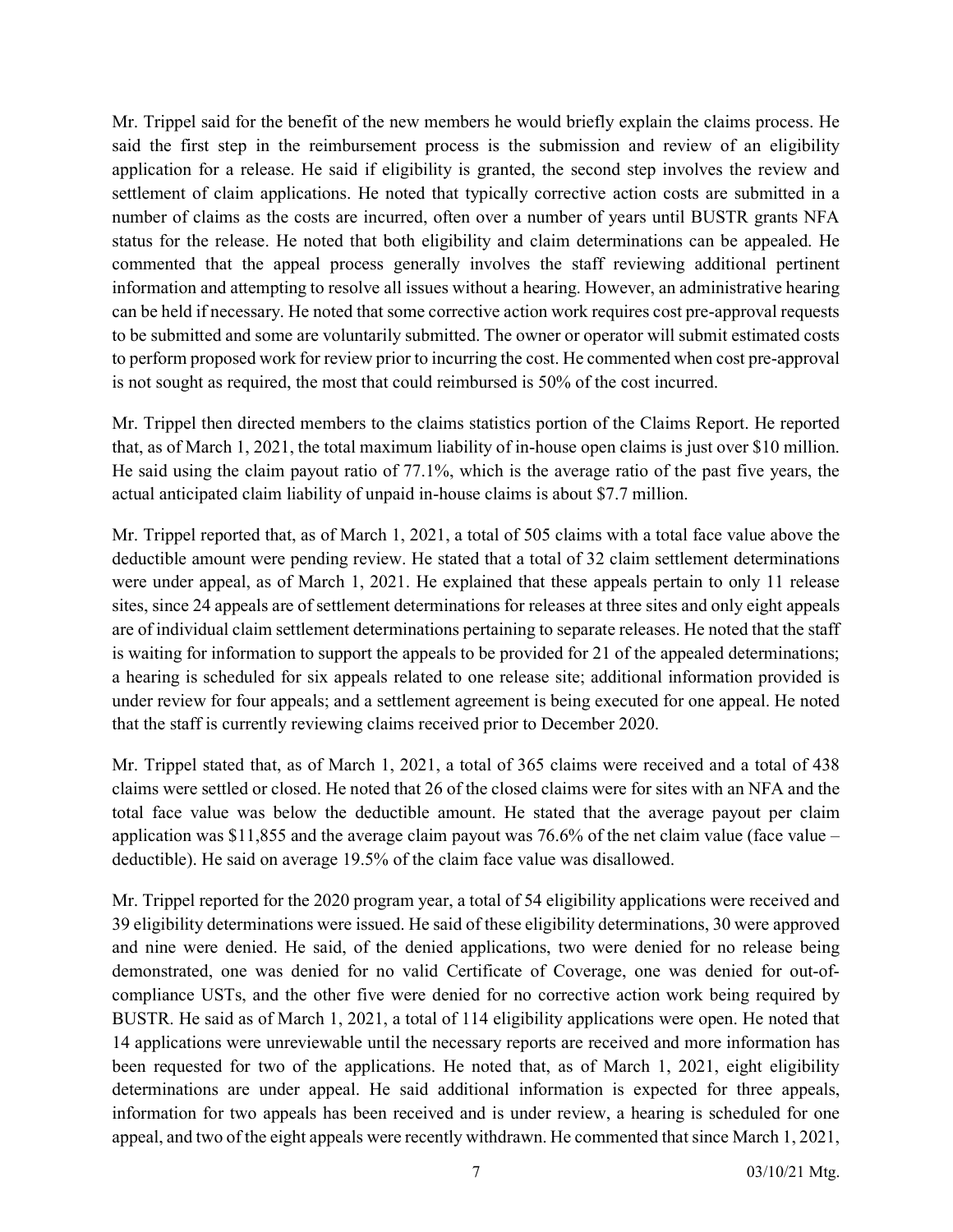six additional eligibility determinations were issued and one request for more information was sent.

Mr. Trippel directed members to the Cost Pre-Approval Statistics Report and explained that the table provides a summary of the cost pre-approvals received and reviewed as of March 1, 2021. He reported that during the 2020 program year, a total of 93 requests for cost pre-approval had been received. He said the cost pre-approval requests included 18 new remedial action plans; 45 annual requests; 11 tier 3 or monitoring/calibration plans; 11 notifications of cost exceedances; and eight voluntary submittals. He said as of March 1, 2021, a total of 90 cost pre-approval notifications had been issued and 51 cost pre-approval requests are pending review.

Vice-Chairman Hull said it might be helpful to the new members to provide a brief background of the pre-approval requirements and what costs must go through the pre-approval process. Mr. Trippel said the Board's rules require estimated costs for certain corrective action activities to be submitted for preapproval. He said some of these activities are remedial action plans (RAPs), annual RAPs, interim response actions requiring BUSTR approval, and free product recovery evaluations. He said generally at the time a RAP is submitted to BUSTR for their approval, a cost pre-approval request is submitted to the Board. He explained that the staff evaluates the proposed scope of work and the estimated costs looking for costs that by statute or rule cannot be reimbursed and for costs that seem to exceed what are typical for the proposed work. He said a response is issued by this office before the owner proceeds with the work and it helps the owner to understand what amount may be reimbursed before costs are incurred. He commented that some of the work can be very costly and the pre-approval process allows the staff to discuss the costs and evaluate any potential issues before the costs are incurred. He noted that costs submitted for reimbursement that were not pre-approved as required can only be reimbursed at 50% of the least expensive alternative.

Chairman Rocco explained that the Board adopted the pre-approval process early on when the Board was finding itself in a position of receiving very large bills for remedial actions and during review of the claims, the Board would question why that much money had been spent. He said the concept behind the pre-approval process is to give the Board an opportunity to provide input regarding costs for implementing a RAP as well as long-term monitoring. He commented that costs for long-term monitoring were particularly concerning. He said the advantage of the pre-approval process to the tank owner is that it gives them a level of comfort that pre-approved RAP costs are going to be reimbursed.

Mr. Ridi said the pre-approval process makes sense and is necessary to cut down on costs. He asked how the Board deals with costs for emergency actions for a release, such as a release to a city sewer, when there is no time for pre-approval of those costs. Mr. Trippel said the claims staff is cognizant that owners, BUSTR, and sometimes the EPA are responding and doing work that seems reasonable for the situation and they are using their best judgement as to what needs to be done in the preliminary stages. He said the staff typically looks at those costs after-the-fact and not through a voluntary cost pre-approval request. The Chairman clarified that there is a distinction between an emergency response and remedial action. He said in BUSTR's corrective action rules there is the Tier 1 and Tier 2 evaluations, site assessments, and ultimately the remedial action plan based on the site assessment. He said it is the remedial action and monitoring plan costs that are subject to pre-approval requirements. He said if a release requires an emergency response, the Board depends on the agencies and the tank owner to take reasonable and appropriate actions to deal with the issues.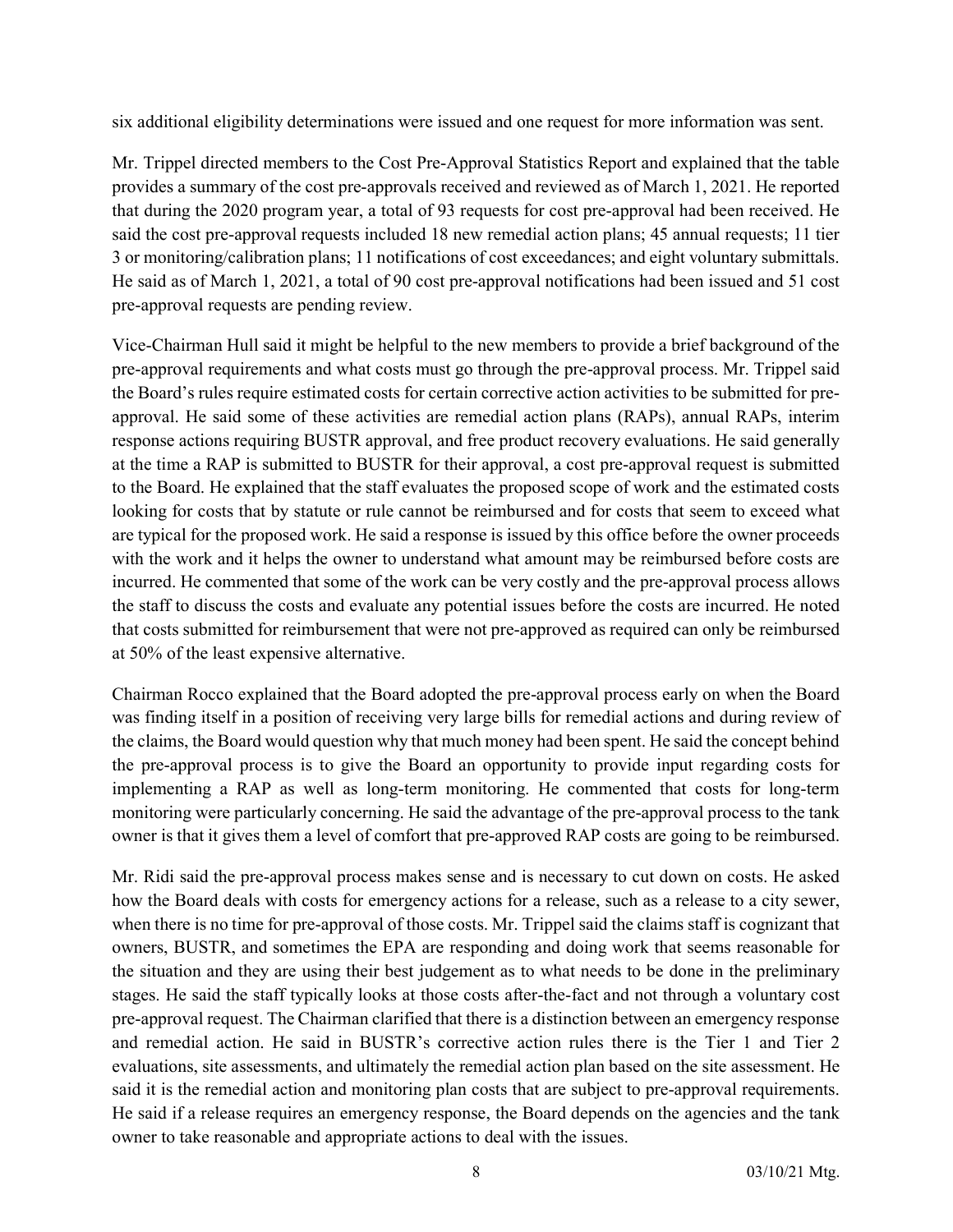Chairman Rocco remarked that Mr. Trippel would be retiring soon. Mr. Trippel said it was a pleasure working for the agency and appreciated the opportunity to have worked with the Board members past and present. Chairman Rocco stated that Mr. Trippel has been a great asset to the Board and wished him the best. Vice-Chairman Hull congratulated him on his long and storied career.

## Certificates of Coverage – Ratifications:

Chairman Rocco called on Madelin Esquivel, Assistant Director, to present the lists of owners who have either been issued or denied a Certificate of Coverage for ratification by the Board.

Ms. Esquivel said the process used to review the fee applications and issue or deny a Certificate of Coverage includes a review for completeness to determine full payment was received; financial responsibility for the deductible has been demonstrated; and the owner has certified with his signature that he is in compliance with the State Fire Marshal's rules for the operation and maintenance of petroleum underground storage tanks. She said if these requirements are met and if the tanks existed in previous years, a Certificate for the subject tanks has been issued to the owner in at least one of the prior two years, then a Certificate of Coverage is issued. She said if a Certificate has not been issued in one of the prior two years and the tanks existed during those years, the owner must comply with rule 3737-1-04.1 by demonstrating the tanks are in compliance with the Fire Marshal's rules for the operation and maintenance of USTs.

Ms. Esquivel stated that, if the requirements are met, a Certificate is issued. She said if the requirements are not met, the Certificate is denied. She explained that if the Certificate is denied, the owner is provided with an opportunity to appeal the denial. She said that, throughout the denial process, the Board's staff works directly with the owner to resolve any deficiencies. She stated that all processes within the Board's rules and Revised Code were followed to make a determination to issue or deny the Certificates of Coverage.

Ms. Esquivel requested the Board ratify the Director's actions with respect to the issuance of the 2020 program year Certificates of Coverage for the 124 owners of the 554 facilities included on the program year 2020 Certificates issued list.

Vice-Chairman Hull moved to ratify the issuance of the 2020 Certificates of Coverage for the facilities listed. Mr. Bryant seconded. A vote was taken and all were in favor. The motion passed.

Ms. Esquivel requested the Board ratify the Director's actions with respect to the denial of the 2020 program year Certificates of Coverage for the 79 tanks located at the 34 facilities included on the program year 2020 Certificates denied list.

Vice-Chairman Hull moved to ratify the denial of the 2020 Certificates of Coverage that were listed. Mr. Fleming seconded. A vote was taken and all members were in favor. The motion passed.

# Confirm Next Meeting and Adjourn:

Chairman Rocco asked if there was any other business or questions for the Board to address and Mr. Burks responded stating he had a question that he had intended to raise during the claims report. He